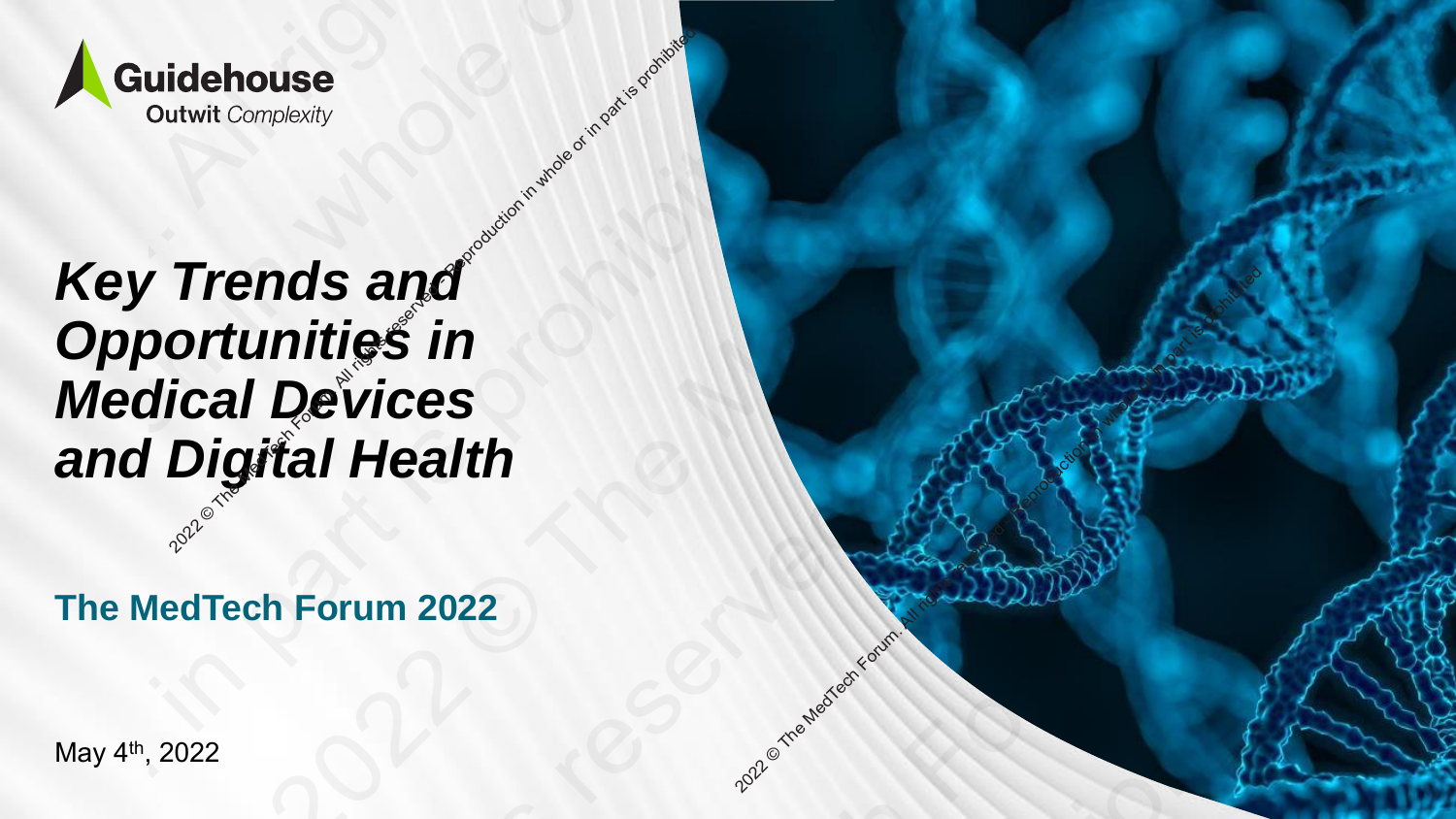The medical device and digital health markets are quickly converging making **them difficult to disentangle Medical Device Digital Health and Medical Device** Production in whole or in the Medical Device of the Medical Device of the Medical Device of the Medical Health of the Medical Device of the Medical Health of the All rig 2022 Contrast of the Medical Device Contrast of the Medical Device Contrast or in whole or in part is problem in the contrast of the Contrast of the Contrast or in the Contrast of the Contrast or in the Contrast of the Con 2021 Control Correction in part is property of the Correction in the part is property of the Correction in the part is property of the Correction in the part is property of the Correction in the part is property of the Cor The medical device and digital health markets are quickly converging making<br>them difficult to disentangle<br>the medical Device of the Medical Device of the Medical Device of the Medical Device of the Medical Device of the Me 2021 The medical device and digital health markets are quickly converging reproduction of the Medical Device of the Medical Device of the Medical Device of the Medical Device of the Medical Device of the Medical Device of The medical device and digital health markets are quickly converging making<br>them difficult to disentangle<br>the medical Device of the Medical Device of the Medical Device of the Medical Device of the Medical Device of the Me 2021 Property and All rights reserved and digital health markets are quickly converging making<br>all rights reserved and the Medical Device of the Medical Device of the Medical Health or in the Medical Health or in part is p The medical device and digital health markets are quickly converging making<br>them difficult to disentangle<br>the medical Device of the Medical Device of the Medical Device of the Medical Device of the Medical Device of the Me

**Digital Health is a series of in part is production in the All rights respectively.**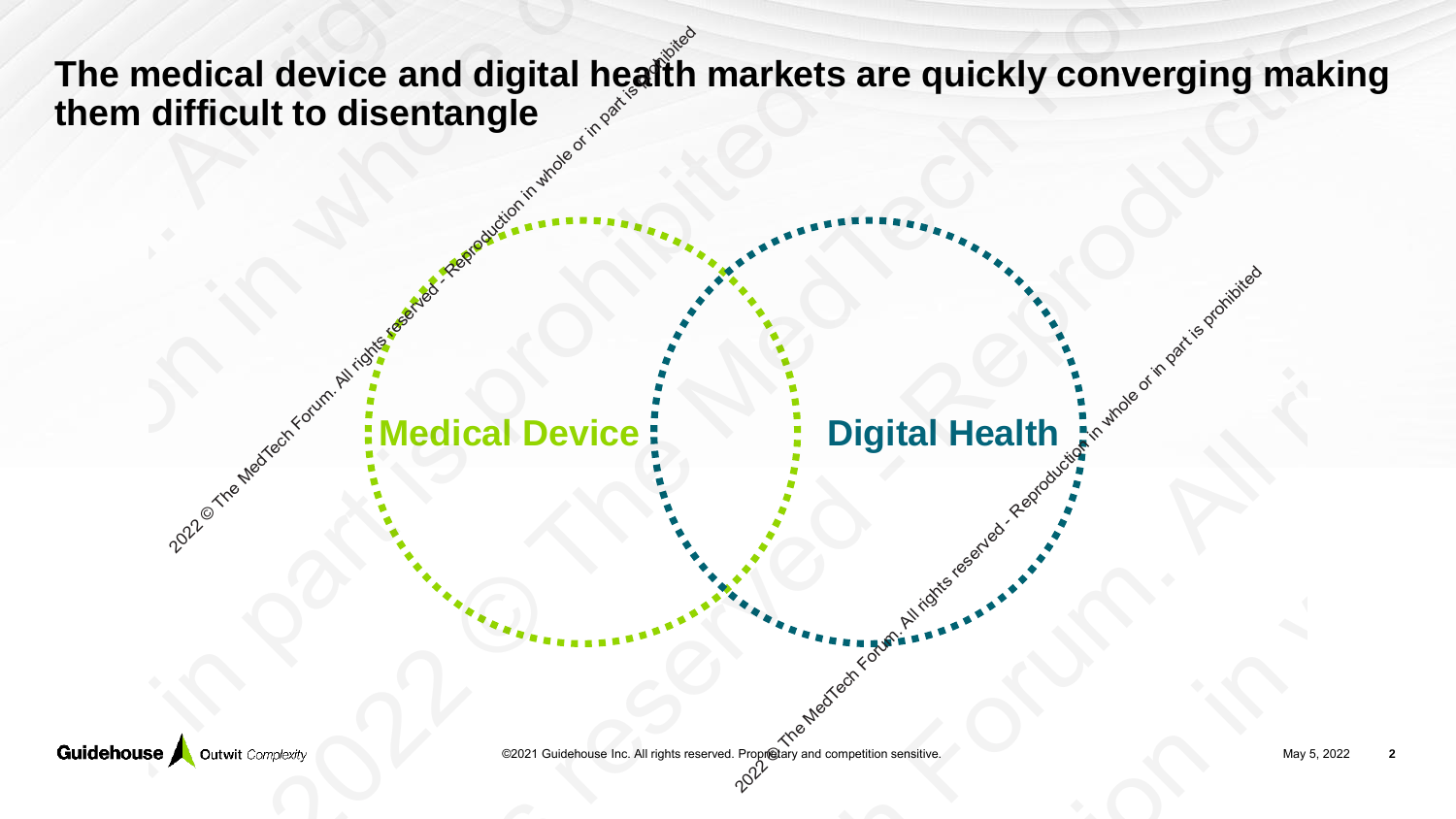### **The medical device and digital health market presents Significant opportunity and formidable challenge**<br> **Significant opportunity and formidable challenge**<br>
<sup>Diversity<br>
The Medical Device and<br>
Digital Health Market<br>
Transformation</sup>

**Diversity** 

The Medical Device and Digital Health Market

**Transformation** 

Its defined by its growing degree of diversity **and unprecedented level of transformation making it an unpredictable market**  2022 Octobris respectively. All rights reserved in part is prohibited The medical device and digital health market presents<br>
significant opportunity and formidable challenge<br>
Diversity<br>
The Medical Device and<br>
Digital Health Market<br>
Transformation<br>
Its defined by its growing degree of aliver The medical device and digital healt<br>
significant opportunity and formi<br>
Diversity<br>
Diversity<br>
Transformation<br>
Reproduction in a subject of the making it an unpredictable<br>
Reproduce and unprecedented level of transformatio The medical device and significant opportunity and formidable challenge<br>
Elimination Digital Health Market<br>
The Medical Device and<br>
The Medical Device and<br>
Digital Health Market<br>
Transformation<br>
Is defined by its growing d The medical device and digital health market presents<br>
significant opportunity and formidable challenge<br>
Diversity<br>
The Medical Device and<br>
Digital Health Market<br>
Transformation<br>
Its defined by its growing degree of afvers The medical device and significant opportunity and formidable challenge<br>
Elimination Digital Health Market<br>
The Medical Device and<br>
The Medical Device and<br>
Digital Health Market<br>
Transformation<br>
Is defined by its growing d The medical device and significant opportunity and formidable challenge<br>
Diversity<br>
Diversity<br>
The Medical Device and<br>
Digital Health Market<br>
Transformation<br>
Its defined by its growing degree of alversity<br>
and unprecedente The medical device and significant opportunity and formidable challenge<br>
Elimination Digital Health Market<br>
The Medical Device and<br>
The Medical Device and<br>
Digital Health Market<br>
Transformation<br>
Is defined by its growing d

©2021 Guidehouse Inc. All rights reserved. Proprietary and competition sensitive. May 5, 2022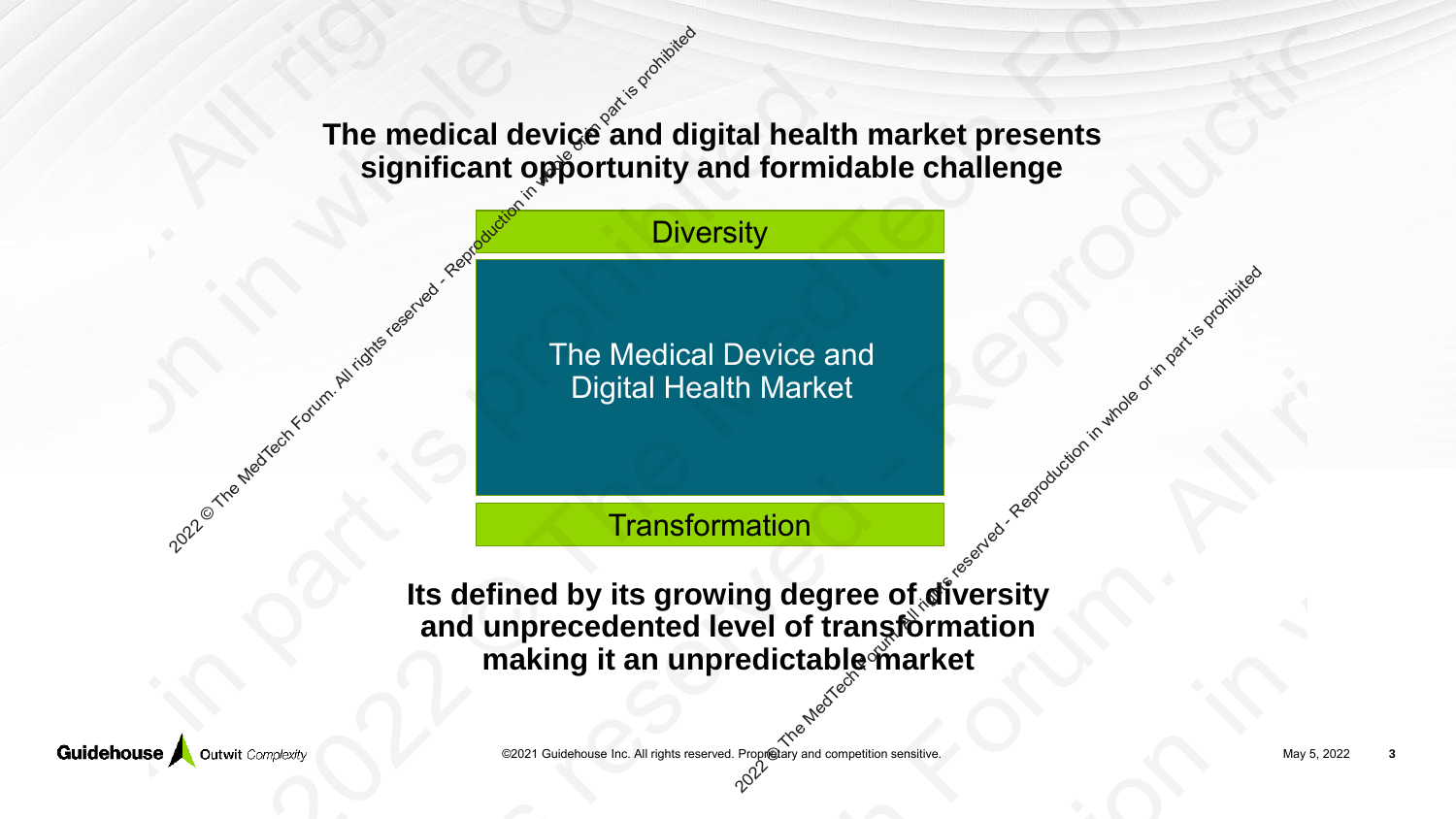A multitude of dynamics highlight the diversity and transformation underway in the market which influences the opportunities and challenges

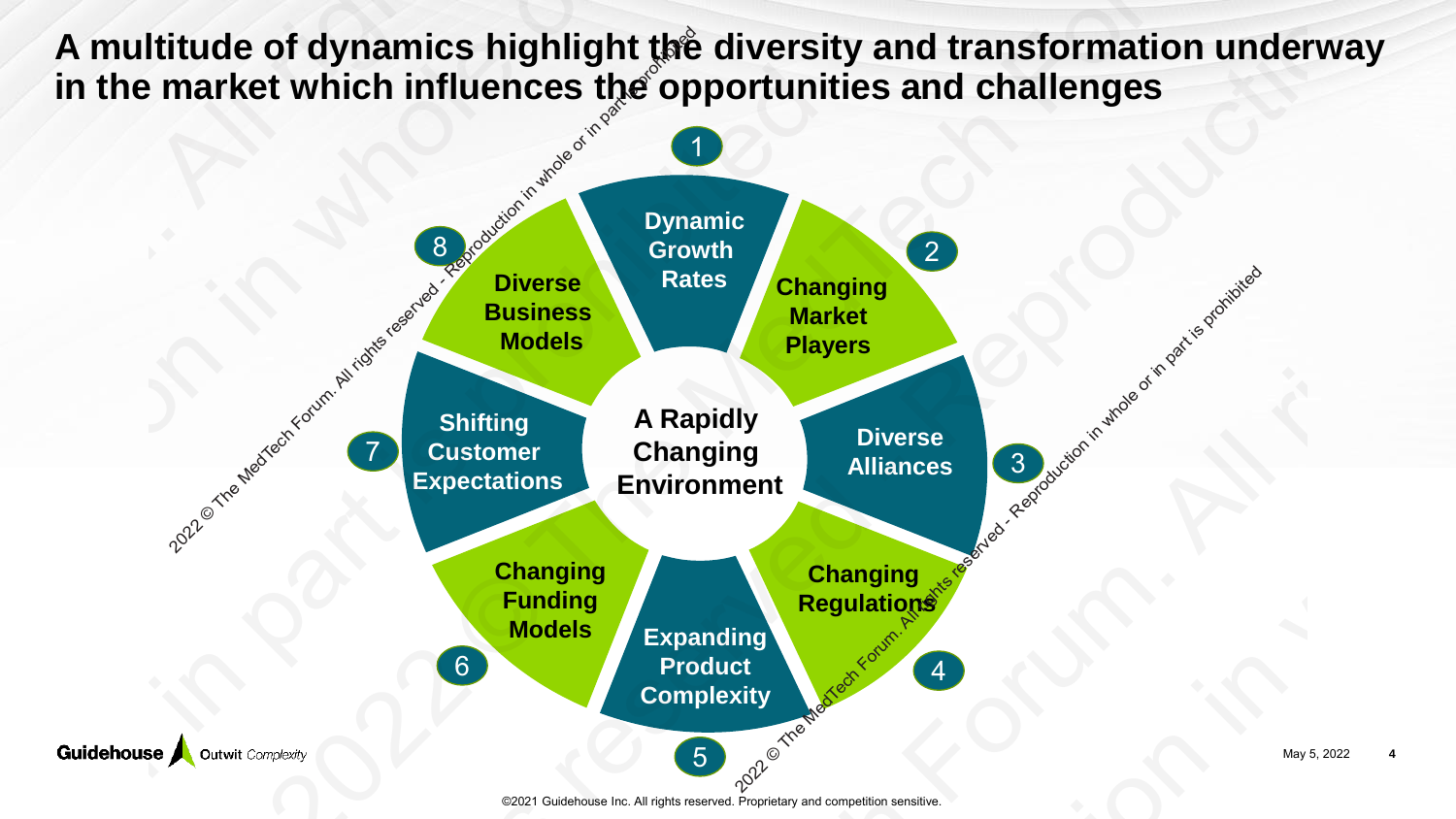### **Dynamic growth rates**

The diverse profile and relative size of the markets yields mixed growth projections

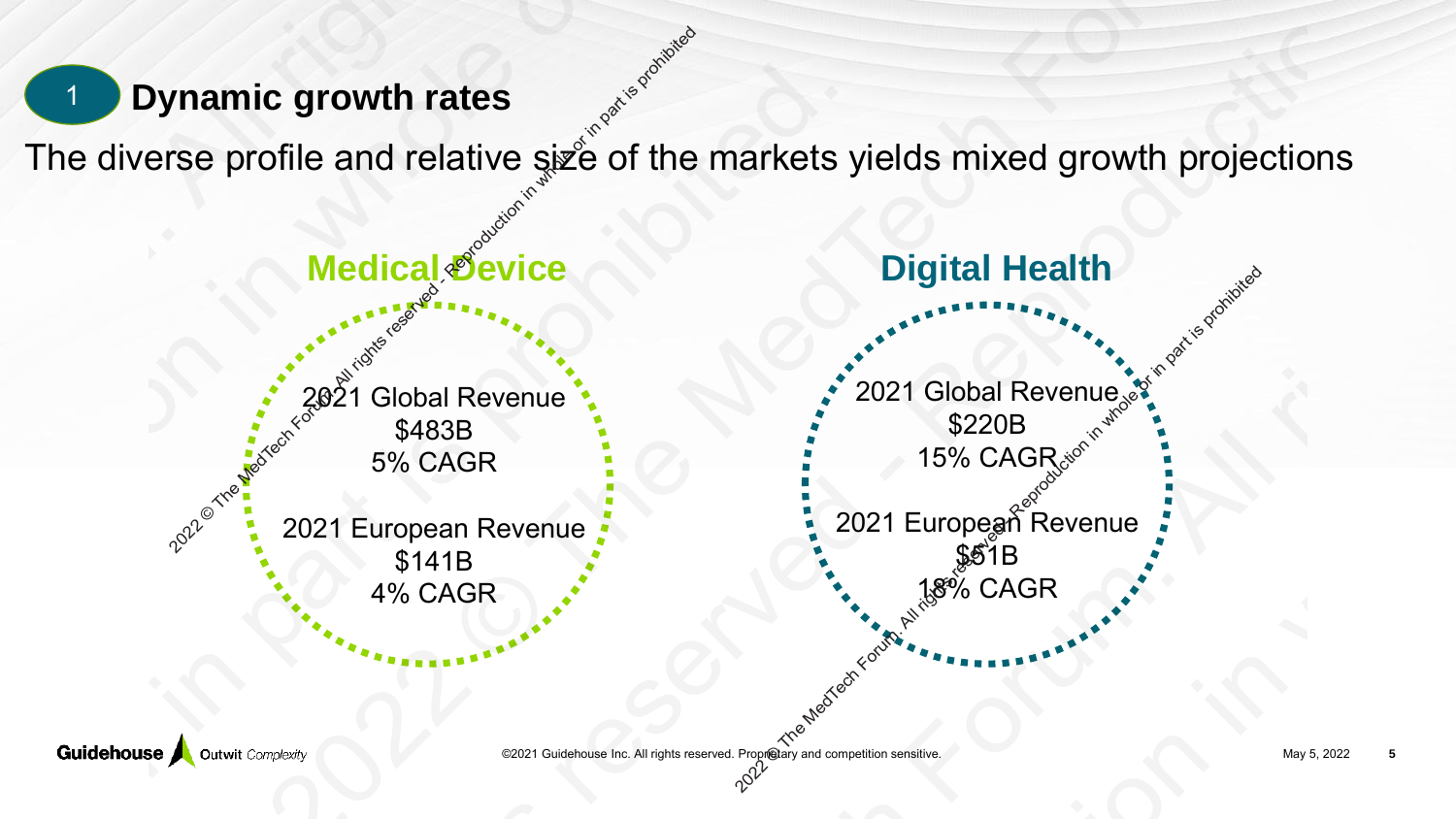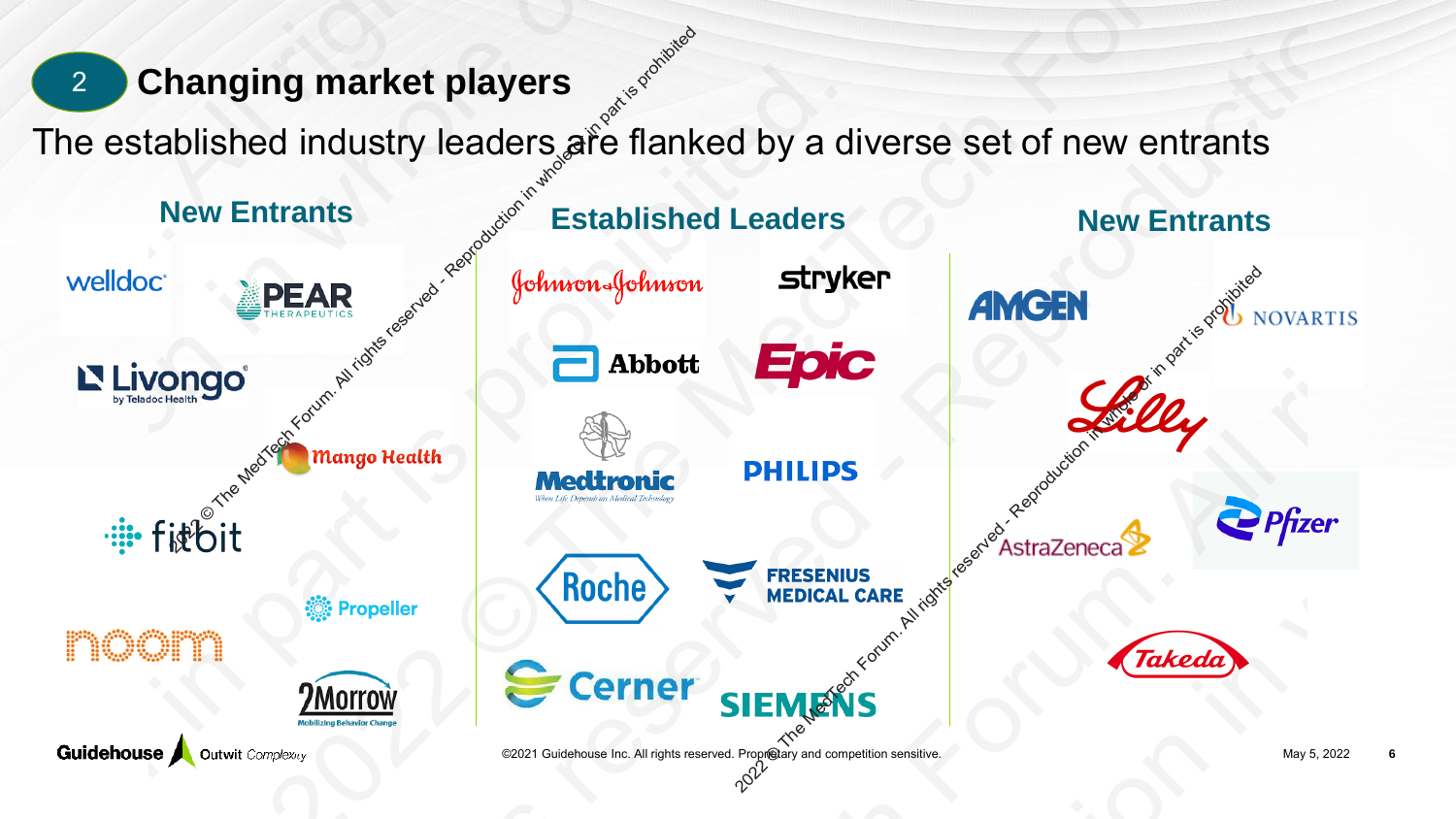

The proliferation of market partnerships is creating high-potential value propositions

### Technology Partner Partner Provider Partner Partner Pharma Partner

**E** Teledoc and Microsoft formed a partnership to $_{\diamond}$ create a unified systeা`to facilitate patient and  $\delta$ physician access to virtual health leveraging Microsoft **12. Diverse alliances**<br>
2021 Technology Partner<br>
Teledoc and Microsoft<br>
Teledoc and Microsoft<br>
create a unified system to<br>
facilitate patient and<br>
physician access to virtual<br>
health leveraging Microsoft<br>
Teams **2021** Observed and Microsoft<br>
Technology Partner<br>
Technology Partner<br>
Technology Partner<br>
Technology Partner<br>
formed a partnership to served and Fitbit entered into a<br>
create a unified system to<br>
facilitate patient angle **2021** Diverse alliances<br>
The proliferation of market partnership is is creating high-potential value propositions<br>
Technology Partner<br>
Technology Partner<br>
From an All rights reserved in the propartnership to<br>
create a un 2021 Diverse alliances<br>
Technology Partner<br>
Technology Partner<br>
Teledoc and Microsoft<br>
formed a partnership to example of the Reproduction in a Reproduction in a Figure of the Collision careate a unified system for<br>
crea **2021** Diverse alliances<br>
The proliferation of market partnership is is creating high-potential value propositions<br>
Technology Partner<br>
Technology Partner<br>
From an All rights reserved in the propartnership to<br>
create a un **2021** Diverse alliances<br>
The proliferation of market partnership is is creating high-potential value propositions<br>
Technology Partner<br>
Technology Partner<br>
From an All rights reserved in the propartnership to<br>
create a un

- Early 2021, Diabetes UK and Fitbit entered into a 3-year partnership
- Goal was to better manage diabetes through an exercise management program including a One Million Step **Challenge**

Medtronic and Novo Nordisk entered into  $a^{\circ}$  partnership to link Medtronic's CGM device and data platform with Novo's smart insulin pen technology Propeding and competition sensitive.<br>
Propeding and competition sensitive.<br>
The Medit Medit of the Medit of the Contract of the Medit of the Medit of the Medit of the Contract of the Medit or in part is part in part is pro **2022** Provider Partner<br>
Provider Partner<br>
Provider Partner<br>
Crossoft<br>
and Fitbit entered into a<br>
system to<br>
and Fitbit entered into a<br>
system to<br>
and Fitbit entered into a<br>
system of the Meditoric and New Portnership<br>
con 2021 Diabetes Breading Provider Partner<br>
2021 Diabetes UK<br>
2021 Partner<br>
2021 Partner<br>
2021 Diabetes UK<br>
2021 Diabetes UK<br>
2021 Diabetes UK<br>
2021 Diabetes UK<br>
2021 Diabetes UK<br>
2021 Diabetes UK<br>
2021 Diabetes UK<br>
2021 Dia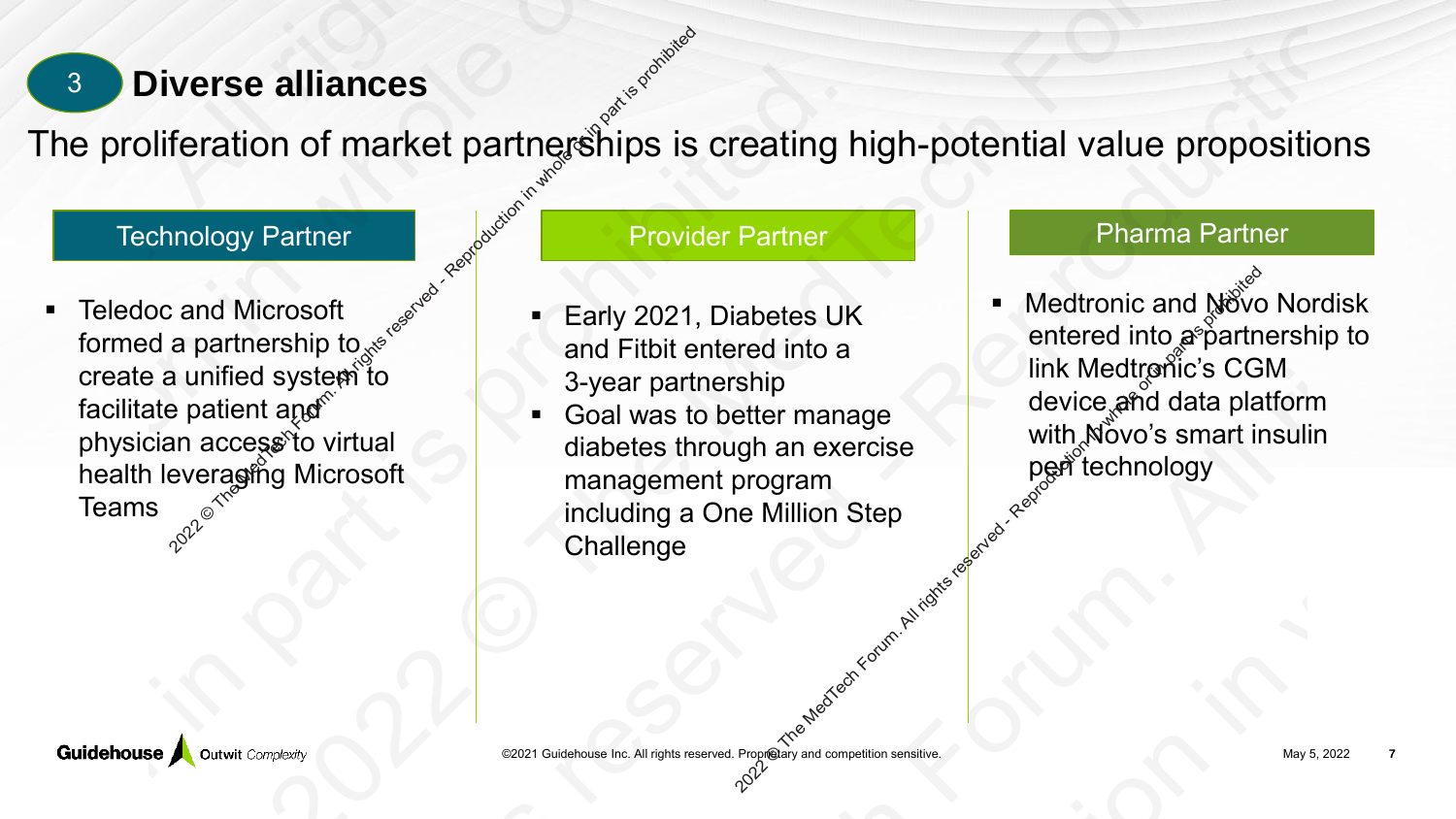The increasingly higher regulatory bar requires resources, focus and technical adeptness

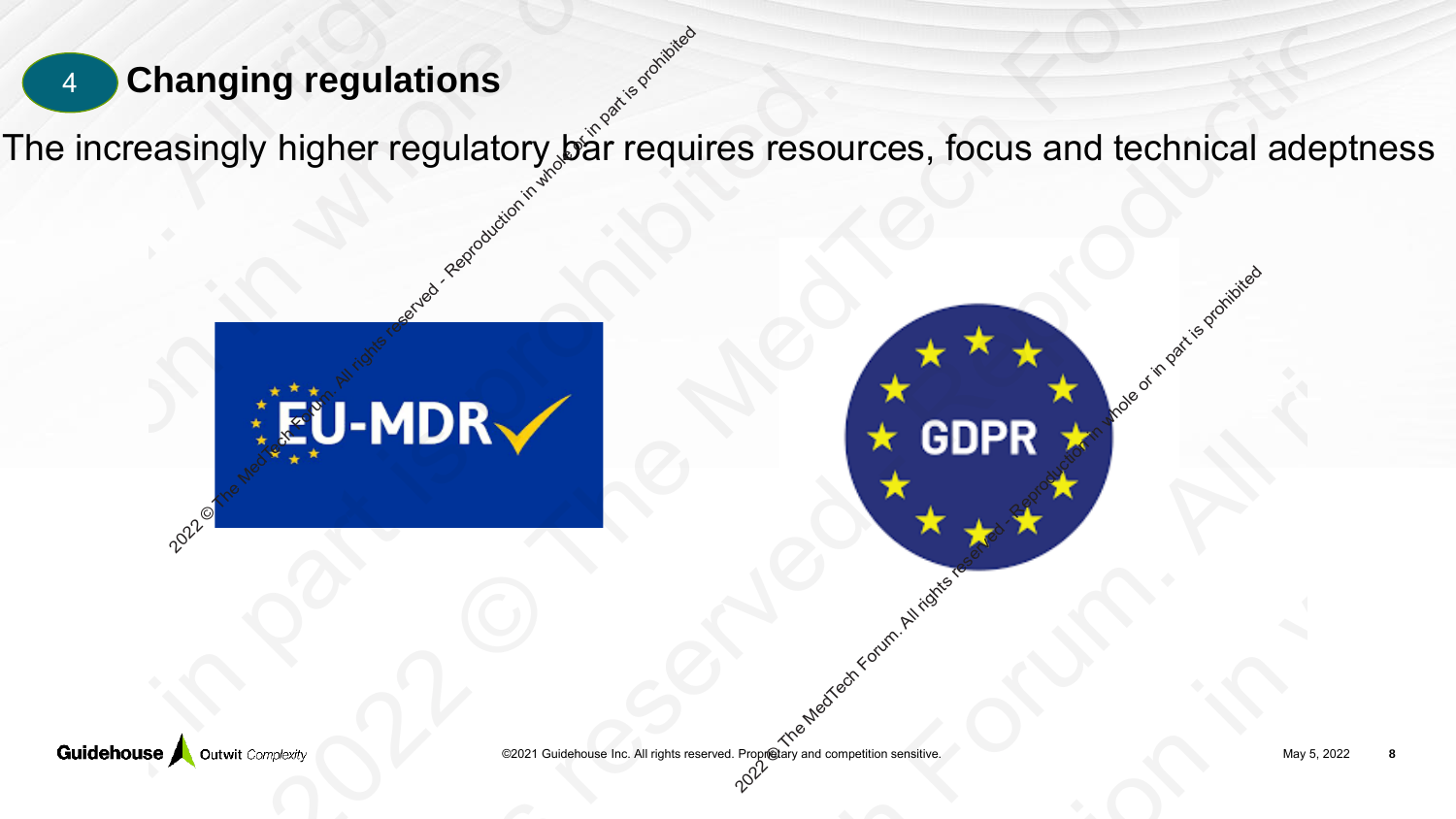### 5 **Expanding product complexity**

The drug-device combination market has multiple dimensions of complexity 2021 European Revenue<br>
20221 European Revenue<br>
20221 European Revenue<br>
20221 European Revenue<br>
20221 European Revenue<br>
20221 European Revenue<br>
20221 European Revenue<br>
20221 European Revenue<br>
20221 European Revenue<br>
2022 -

**Drug/Device Compinations** 

2020 Global Revenue \$118B 9% CAGR

2021 European Revenue \$30B 8% CAGR

Transdermal Patches Drug Eluting Stents Autoinjectors Infusion/PCA Pumps Inhalers  $\mathbb{R}^{\infty}$  Ortho Combinations Fre-filled Syringes Account Care 2021 European Revenue<br>
2021 European Revenue<br>
2021 European Revenue<br>
2021 European Revenue<br>
2021 European Revenue<br>
2021 European Revenue<br>
2021 European Revenue<br>
2021 European Revenue<br>
2021 Propedialy and competition sensitive. 2021 European Revenue Complexity<br>
2020 Global Revenue - Transdemal Patches<br>
2021 European Revenue - Transdemal Patches<br>
2021 European Revenue - Transdemal Patches<br>
2021 European Revenue - Inhalers Mutolinictors Inhalers So 2021 European Revenue Pre-filled Syringes<br>
2021 European Revenue Complexity<br>
2021 European Revenue Pre-filled Syringes<br>
2021 European Revenue Pre-filled Syringes<br>
2021 European Revenue Pre-filled Syringes<br>
2021 European Re 2021 European Revenue Pre-filled Syringes<br>
2021 European Revenue Pre-filled Syringes<br>
2021 European Revenue Pre-filled Syringes<br>
2021 European Revenue Pre-filled Syringes<br>
2021 European Revenue Pre-filled Syringes<br>
2021 Eu 2021 European Revenue Pre-filled Syringes<br>
2021 European Revenue Complexity<br>
2021 European Revenue Pre-filled Syringes<br>
2021 European Revenue Pre-filled Syringes<br>
2021 European Revenue Pre-filled Syringes<br>
2021 European Re 2021 European Revenue Constant For Supplementary and Constant Constant Constant Constant Constant Constant Constant Constant Constant Constant Constant Constant Constant Constant Constant Constant Constant Constant Constan 2021 European Revenue Pre-filled Syringes<br>
2021 European Revenue Complexity<br>
2021 European Revenue Pre-filled Syringes<br>
2021 European Revenue Pre-filled Syringes<br>
2021 European Revenue Pre-filled Syringes<br>
2021 European Re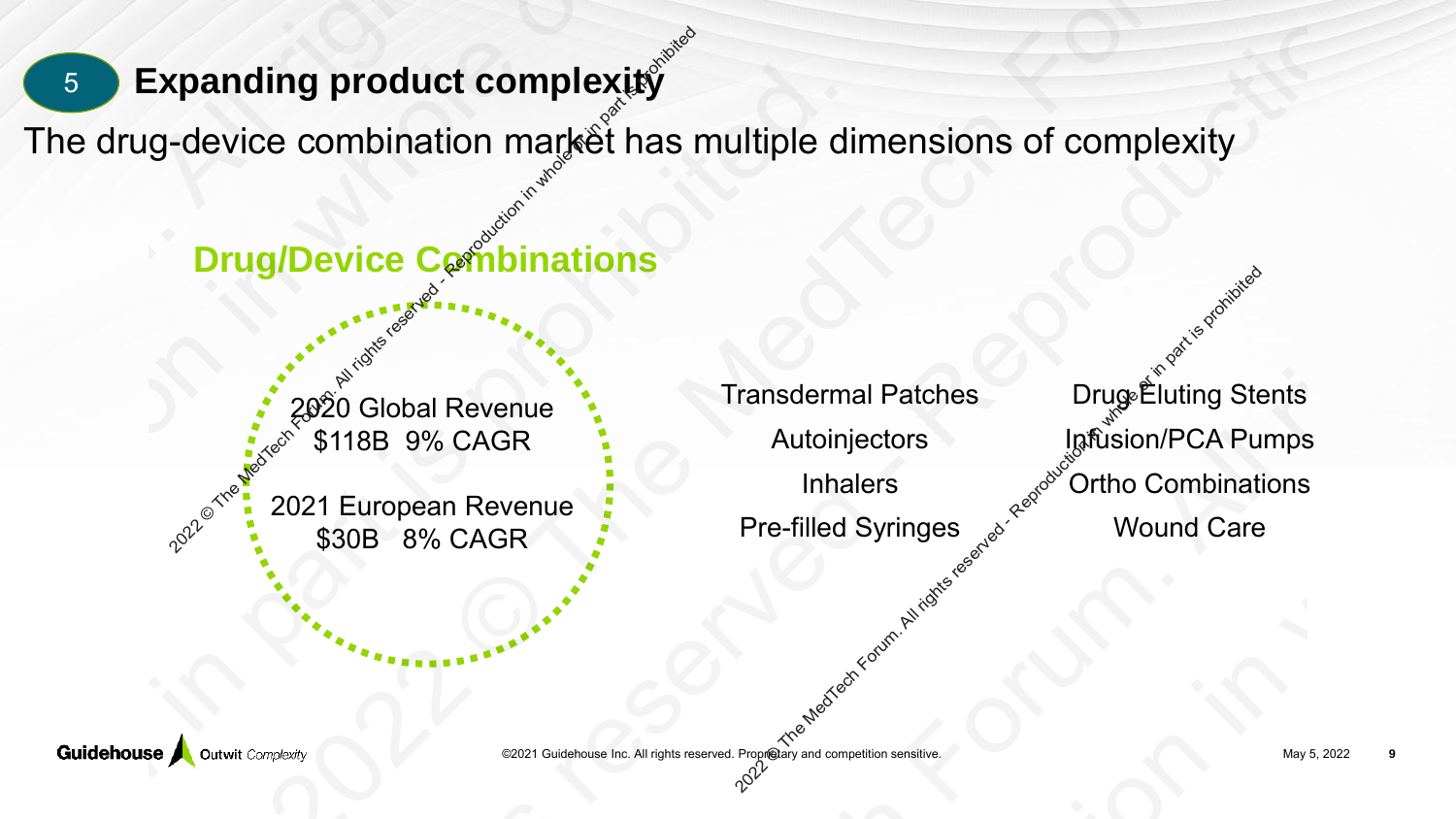### 6 **Changing funding models**

Interest in innovative pricing approaches is accelerating due to affordability challenges **Medical Device and Digital Health Innovative Pricing Models**<br>
Medical Device and Digital Health Innovative Pricing Models<br>
2022 Coutcome Based<br>
2022 Coutcome Based Shared Performance of product may be a smithhold or rebat 2021 Changing funding models<br>
2021 Changing approaches is acceler.<br>
2021 Changing approaches is acceler.<br>
2021 Changing Based<br>
2021 Changing Subscription Model<br>
2021 Changing Supplement<br>
2021 Changing Supplement<br>
2021 Chan 2021 Constitution of the Medical Device and Digital Health Innovative Pricing Models<br>
2022 Commenter State Device and Digital Health Innovative Pricing Models<br>
Payment is ited to performance of product may be<br>
2021 Comment 2022 Changing funding models<br>
2022 Changing funding models<br>
2022<br>
Medical Device and Digital Health Innovative Pricing Models<br>
2022<br>
Payment is lied to performance of product may be<br>
2022<br>
Payment is lied to performance or 2021 Constitution of the Medical Device and Digital Health Innovative Pricing Models<br>
2022 Commenter State Device and Digital Health Innovative Pricing Models<br>
Payment is ited to performance of product may be<br>
2021 Comment 2022 material reserved and the Medicine of the Medicine or in particular term and the model of the Medicine or in part is itself to performance of product range or in part is itself to performance of product range or in p 2021 Constitution of the Medical Device and Digital Health Innovative Pricing Models<br>
2022 Commenter State Device and Digital Health Innovative Pricing Models<br>
Payment is ited to performance of product may be<br>
2021 Comment

### **Outcome Based**

Payment is tied to performance of product may be structured as a withhold or rebate

### **Shared Performance**

A portion of the product payment is deferred until end of performance period and up/down risk is shared between customer and supplier **2022 CHARGE SERVER CHARGE FOR ALL PROPERTY AND CHARGE FOR ALL REPRODUCED**<br>
Service is outscared and may or may not include<br>
performance criteria tied to payment<br>
Property and competition sensitive. 2022<br>
2022 Production and Digital Health Innovative Pricing Models<br>
2022 Control and Digital Health Innovative Pricing Models<br>
2022 Control and the Medical Development is defended and updot pricing in the second control an

### **Subscription Model**

Payment is spread over time and may or may not include performance criteria tied to payment

### **Managed Service**

Service is outsourced and may or may not include performance criteria tied to payment

©2021 Guidehouse Inc. All rights reserved. Propr**@tary and competition sensitive.** May 5, 2022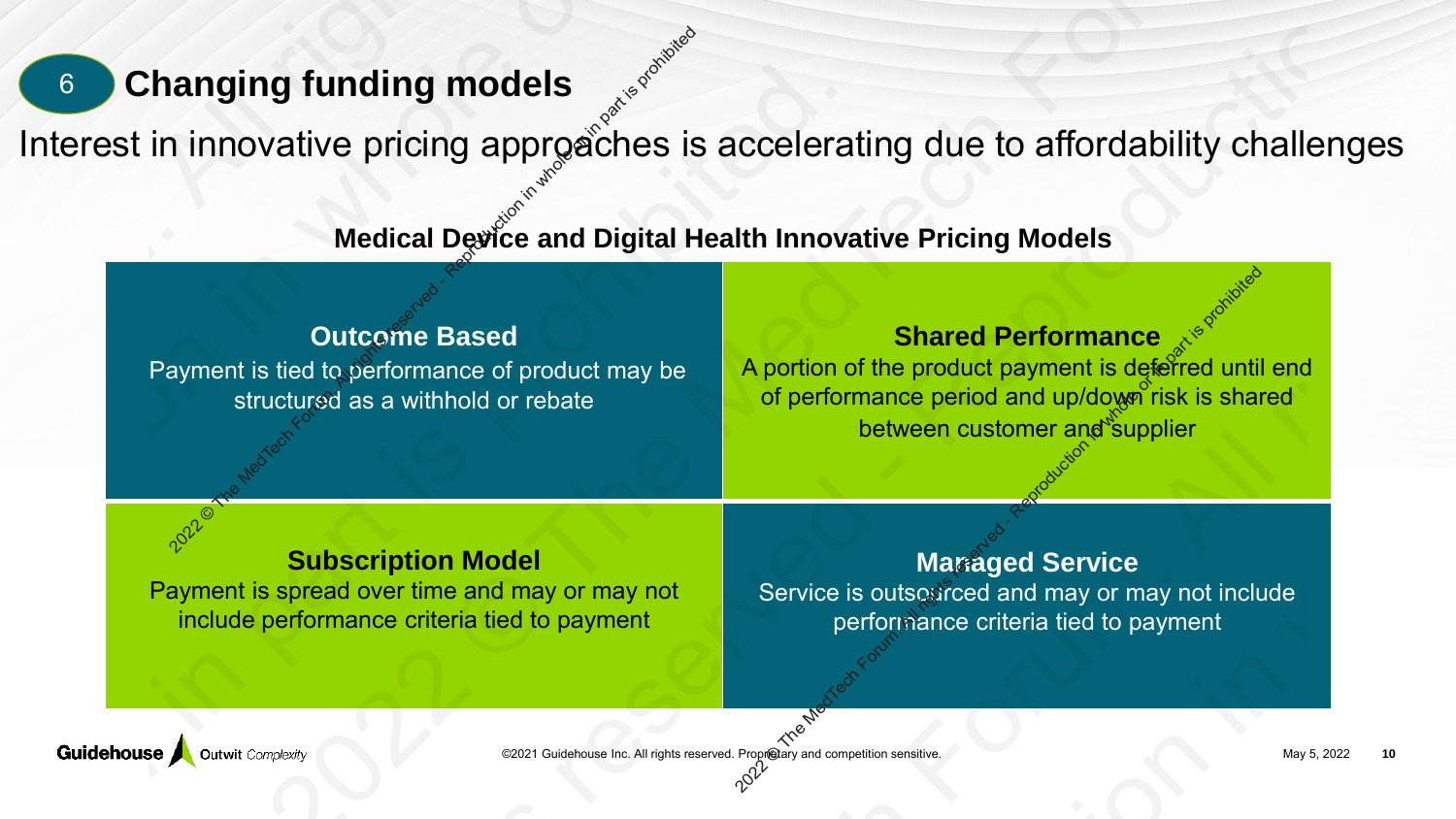### **Shifting customer expectations**

The significant level of innovation has elevated expectations of patients and providers

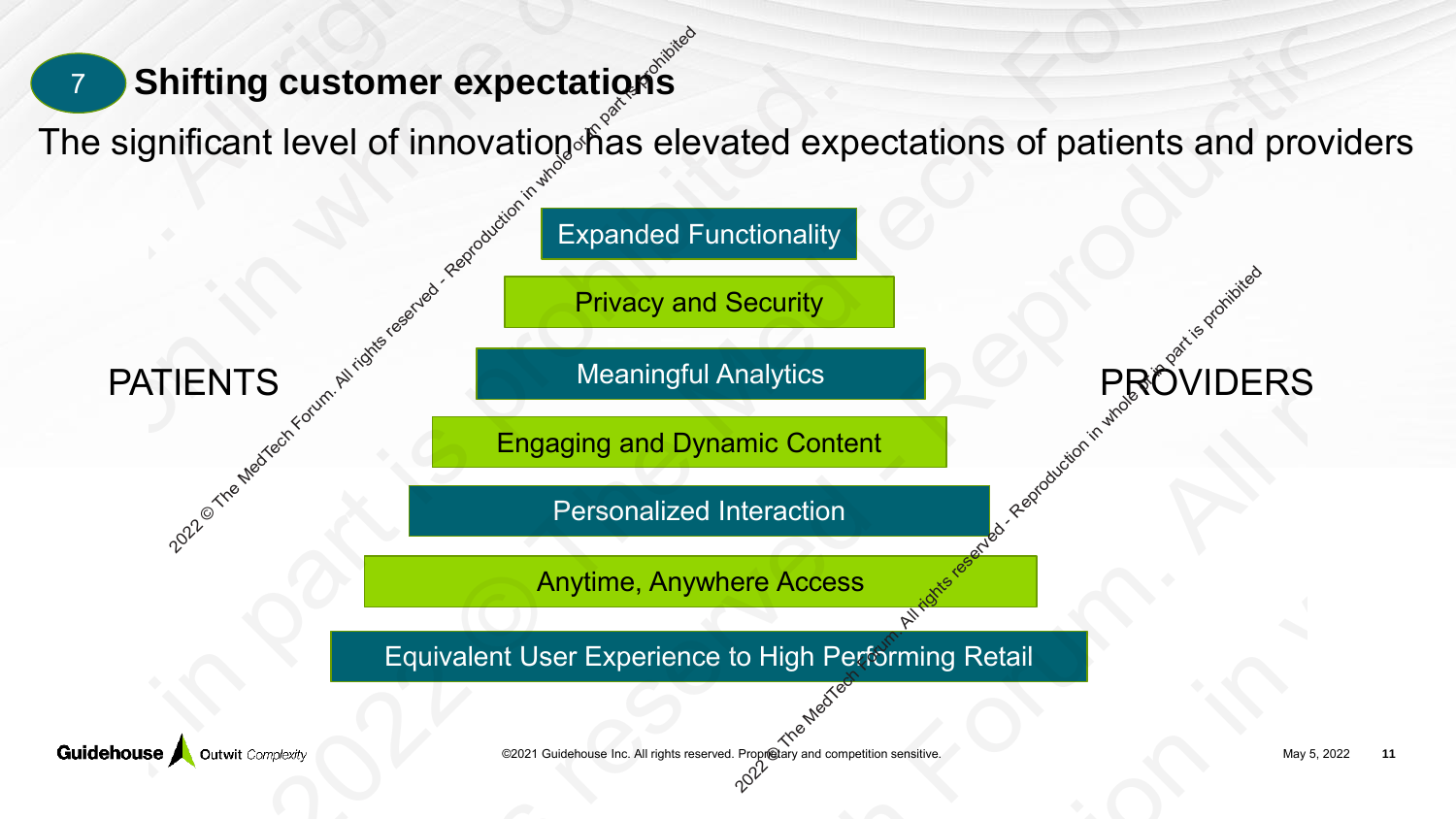Business models are evolving and broadening requiring greater agility and analytics

# **8 Diverse business models<br>
2022 Containing and probability in the Media Containing reserved and part is proposed and part is proposed and part is probable of the Media Contains reserved and the part is probable to the Med** Covernment<br>
2022 **Provider<br>
2022 Private Label** Provider Covernment<br>
2022 Covernment<br>
Covernment<br>
Covernment<br>
Sponsored<br>
B2C Private Label<br>
Sored. Business models are evolving and broadening records are evolving and broadening records and the media or in the media or in part is a served or in the correction of the correction in the correction of the correction of the Business models<br>
22<br>
Business models are evolving and broadening requiring greater agility and analytics<br>
22<br>
Contribution in the Media Sponsored.<br>
22<br>
Private Label<br>
Sponsored. 2021 © The MedTech Forum. All rights reserved - Reproduction in whole or in part is prohibited. Business models<br>
22<br>
Business models are evolving and broadening requiring greater agility and analytics<br>
22<br>
Contribution in the Media Sponsored.<br>
22<br>
Private Label<br>
Sponsored. EXALE SERIES TO THE MEDIA CONSUMERTY OF THE MEDIA REPRODUCT ON THE MANUS OF THE MANUS OF THE MANUS OF THE MANUS OF THE MANUS OF THE MANUS OF THE MANUS OF THE MANUS OF THE MANUS OF THE MANUS OF THE MANUS OF THE MANUS OF THE Business models<br>
22<br>
Business models are evolving and broadening requiring greater agility and analytics<br>
22<br>
Contribution in the Media Sponsored.<br>
22<br>
Private Label<br>
Sponsored.

©2021 Guidehouse Inc. All rights reserved. Propri**et**ary and competition sensitive. May 5, 2022 **12** May 5, 2022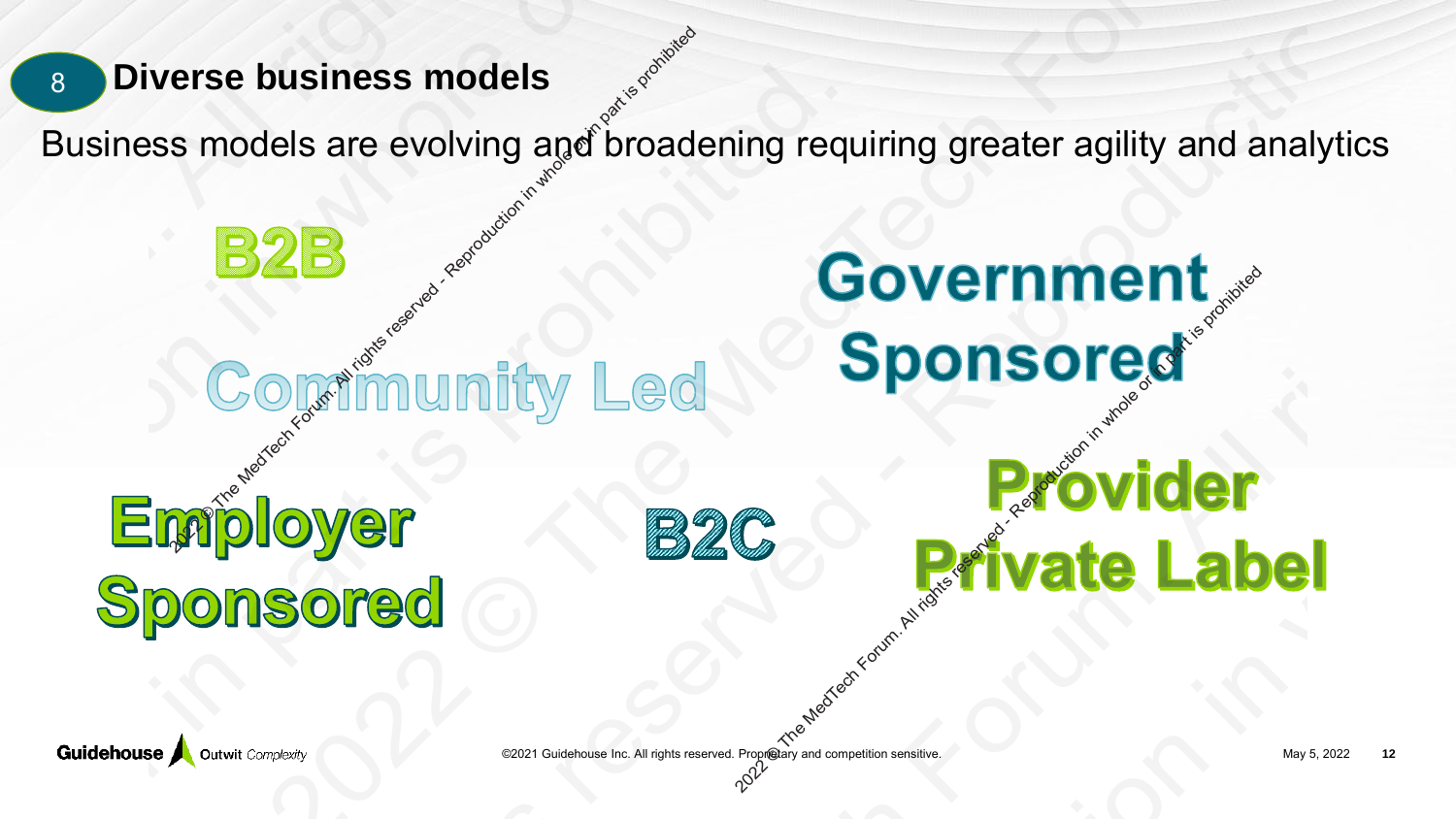**Companies need to be proactive in responding to the market dynamics clearing the path to capitalize on the significant opportunities**

![](_page_12_Figure_1.jpeg)